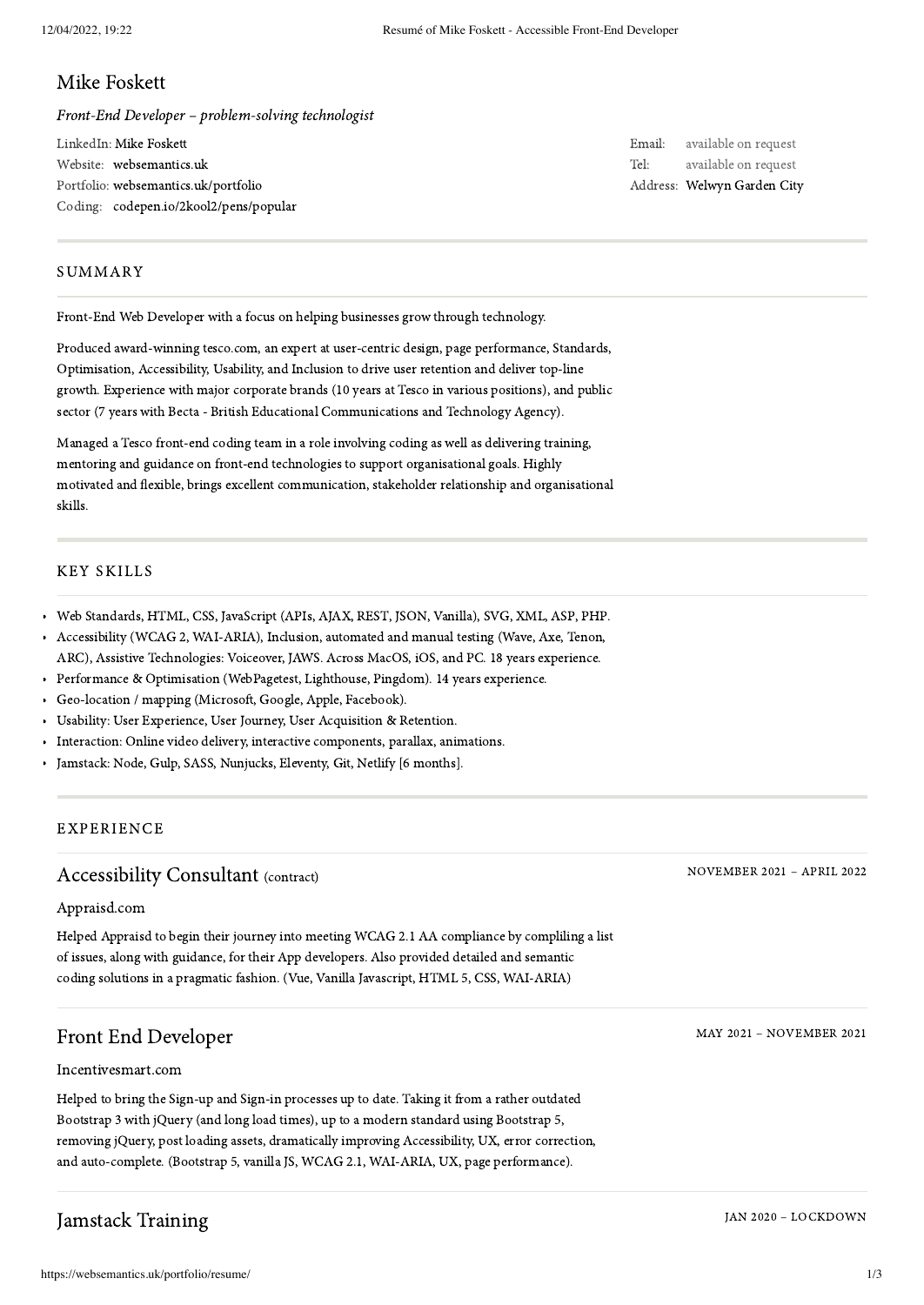Getting my boots back on. Completed a training course in Jamstack methodologies (Git, Node, SASS, Nunjucks, Eleventy, Netlify). Produced "Bat the [Dog](https://batthedog.uk/)" to demonstrate state-of-art: performance, accessibility, and fully optimised SEO. Began work on the pandemic cancelled "That [London](https://thatlondon.uk/)" which has still to resurface.

# Gap Year

Bought a campervan, experienced 10 music festivals, and travelled through France and Spain.

AUG 2018 – JAN 2020

APR 2013 – AUG 2018 Welwyn Garden City

# Senior Front-End Developer (contract)

[Tesco.com](https://www.tesco.com/)

- Continually improved tesco.com page performances (site structure, navigation, page load time, content handling, accessibility, usability), driving increased customer visits and retention.
- Developed custom page designs (mobile-first, responsive, animated, parallax) to tight deadlines.
- Researched peers, benchmarked page performance against best in class sites, prepared presentations for performance and accessibility improvements, secured senior stakeholder buy-in for implementation.
- Produced Accessible JavaScript widgets. Implemented Omniture Data Layer Analytics.
- Managed international coding team of 5, conducted regular training and mentoring in new code and apps, hires and trains new developers.
- Optimised tesco.com to be the fastest performing page in class (283K in 1-second on-load, 1.4Mb total page), used by peers as an example of best practice.
- Developed Tesco's Store Locator (Tesco's first mobile-first development) and inspirational pages.
- Used lean coding and site navigation skills to design pages that support sales and marketing by delivering cross-sell opportunities without interfering with user journeys to Grocery assets.
- Used Accessibility and Usability skills to maximise customer lock-in and drive site traffic to 2 M visits per week.

## Front-End Web Developer (contract)

[Tesco.com](https://www.tesco.com/)

- Hired to improve all Tesco online estates with enhanced performance, accessibility and usability.  $\bullet$
- Developed award-winning Tesco homepage and grocery, recognised by RNIB award.
- Optimised pages improving load-times and increasing efficiency (e.g. compression, post-loading, content re-use).
- Conducted internal training to drive a culture of accessibility and usability awareness through development teams.

## Accessibility & Web Standards Consultant (contract)

#### [Becta](https://www.linkedin.com/company/becta)

- Contract extended to deliver training, guidance and mentoring on Accessibility and Web Standards in the education, special needs and local government sectors.
- Produced high-quality interactive training materials to supplement training seminars and workshops.
- Maximised presence of Becta's Schools websites across the UK by re-coding and optimising for search and UX.
- Improved performance and efficiency and cut maintenance costs for 40+ sites by migrating to XHTML and table-less design, and simplifying the CMS(s).

## Web Developer & Inclusion Tester (contract)

[Becta](https://www.linkedin.com/company/becta)

NOV 2003 – JAN 2008 Warwick Science Park

JAN 2008 – APR 2013 Welwyn Garden City

NOV 2001–NOV 2003 Warwick Science Park